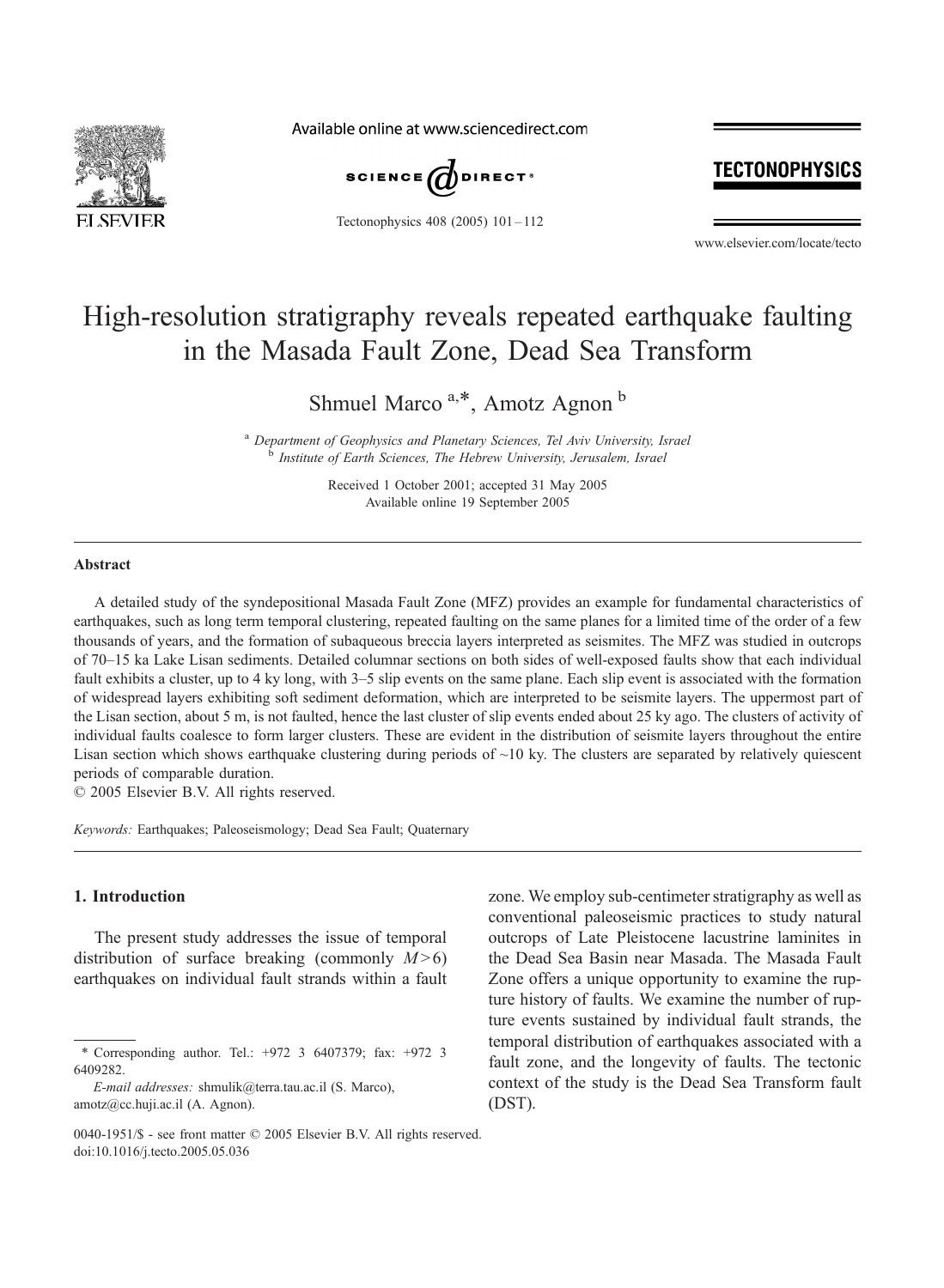# <span id="page-1-0"></span>1.1. Late Quaternary earthquakes in the Dead Sea Basin

The Dead Sea Basin is a pull-apart graben enclosed between two overlapping segments of the Dead Sea Transform fault (Fig. 1), the boundary between the Arabian plate and the Sinai plate ([Freund et al., 1968; Garfunkel, 1981; Quennell,](#page-10-0) 1956). The Dead Sea Fault is seismically active. Three sources provide information on past earthquakes: Instrumental data that have been amassed since the early 20th century, historical and archeological data that cover the last few millennia, and paleoseismic geological data that span tens of thousands of years. [Reches and Hoexter \(1981\)](#page-11-0) and [Gerson et al. \(1993\)](#page-10-0) initiated the paleoseismic studies along the DSF. Subsequent studies have augmented our knowledge on the seismic activity of the DSF, although many questions still await further research.



Fig. 1. (A) Tectonic plates in the Middle East. The Dead Sea Transform (DST) transfers the opening at the Red Sea to the East Anatolian Fault and the Taurus–Zagros collision zone. (B) Maximum extent of Late Quaternary Lake Lisan at 26 ka (data from [Hall, 1994\)](#page-10-0). (C) Map of the syndepositional fault zone near Masada. The general north–south trend parallels the Dead Sea Transform in the area and principal morphotectonic features to east and west of fault zone. The faults are all normal with planes striking north, and a few strike northeast or southeast. Dips are between 40° and 70° eastward as well as westward. Rose diagram shows strike distribution weighted by exposed fault length, largest petal is 28%. Numbers indicate documented fault exposures.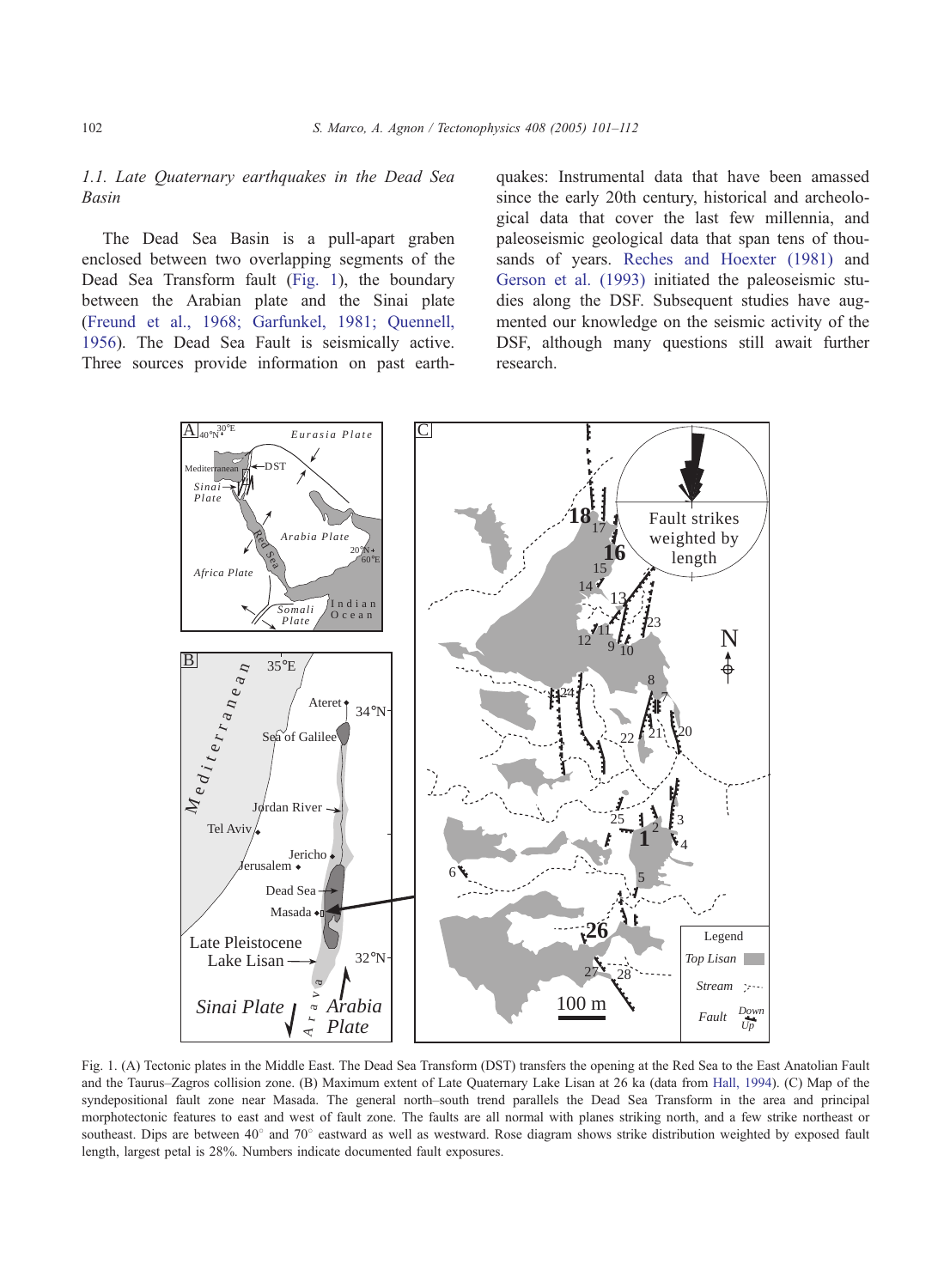#### <span id="page-2-0"></span>1.1.1. Geological paleoseismic records

Paleoseismic data can be acquired by recording the activity of individual faults ("on-fault studies") or fault segments and by "off-fault studies" in which the occurrence of seismites, layers that exhibit earthquake-triggered deformation, are documented. [Marco and Agnon \(1995\)](#page-11-0) interpreted breccia layers, i.e., broken and mixed lacustrine seasonal laminae of the Lisan Formation in the Dead Sea Basin as seismites (Fig. 2). [Marco and Agnon \(1995\)](#page-11-0) called them "mixed layers", a term that may cause confusion with a number of unrelated uses in the Earth sciences. We prefer to use "breccia" because it is an accurate descriptive term. Undisturbed laminated layers between these breccia layers represent interseismic intervals. The breccia layers in the lacustrine Late Pleistocene Lisan Formation and Holocene Dead Sea sediments comprise an almost continuous 70,000-year paleoseismic record in the Dead Sea Basin ([Ken-Tor et al., 2001; Marco et al., 1996\)](#page-10-0). A remarkable agreement between breccia-layer ages and historical earthquakes in the last 2 millennia in the DS basin supports the interpretation of the breccia layer as seismites. Evidence of combined faulting and shaking effects were recovered in the Darga alluvial fan, northern Dead Sea ([Enzel et al., 2000\)](#page-10-0). Paleoseismic onfault studies revealed slip histories on marginal normal faults of the southern Arava ([Amit et al., 1999,](#page-10-0) 2002; Porat et al., 1996) and the Hula basin ([Zilber-](#page-11-0) man et al., 2000). Strike-slip movements have been measured and dated along the Jordan Gorge Fault, north of the Sea of Galilee, where 2.2 m and 0.5 m sinistral slip occurred in the earthquakes of 1202 and 1759 respectively ([Ellenblum et al., 1998\)](#page-10-0). A 15-m displacement of a 5 ka stream channel gives a minimum average rate of 3 mm/year ([Marco et al., 2005\)](#page-11-0). Dating of offset channel deposits in alluvial fans in the northern Arava ([Klinger et al., 2000; Niemi et al.,](#page-11-0) 2001) yields an average Late Quaternary slip rate of about 4–5 mm/year.

#### 1.1.2. Historical and archeological earthquake record

The people who inhabited the Middle East were aware of earthquakes. Some of their settlements have been affected by earthquakes and the remains of damage together with historical accounts, provide us with a unique record of past seismic activity in the region (e.g., [Amiran et al., 1994\)](#page-10-0). Archaeology can usually corroborate history although interpreting damage to ancient structures is not trivial. Damage related to earthquake shaking is recognized in numerous ruins but finding evidence for historical earthquake ruptures is extremely rare. The first such evidence from the DSF has been recovered Jericho area ([Reches and Hoexter, 1981\)](#page-11-0). Precise stratigraphic constraints on the age of faulting were found in the Crusader fortress of Vadum Iacob, now called Ateret ([Ellenblum et al., 1998; Marco et al., 1997\)](#page-10-0). The



Fig. 2. Photograph of a 7-cm-thick breccia layer in the Lisan Formation showing large fragments of former laminas at the bottom and upward decrease of fragment size. The top of the breccia layer is made of pulverized laminae. We interpreted such layers as seismites, which have been formed by fluidization of upper part of the sediment at the bottom of the lake during strong earthquake shaking ([Marco and Agnon, 1995\)](#page-11-0).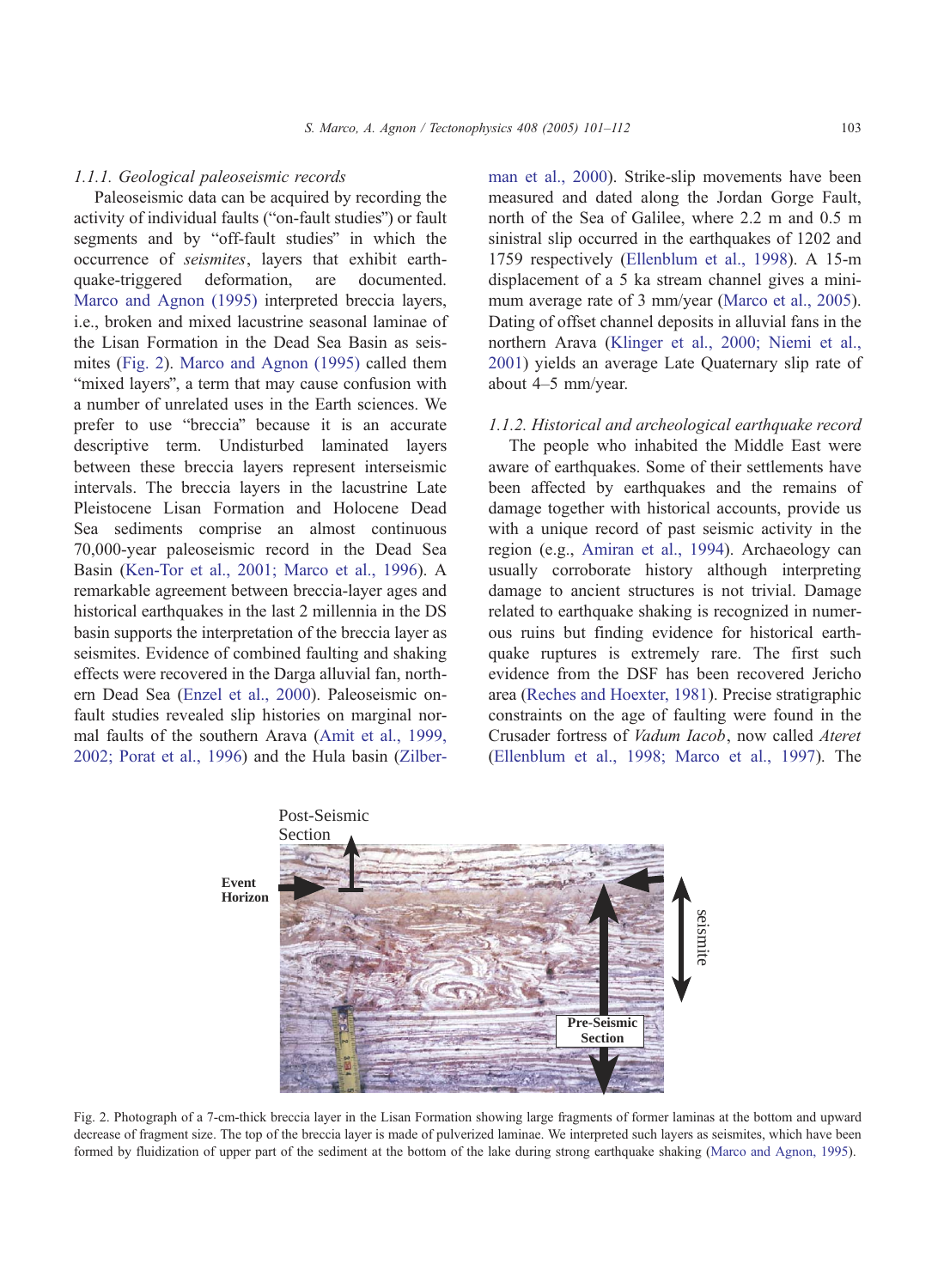<span id="page-3-0"></span>fortress, which was built on the active trace of the fault, was torn apart twice, first by the earthquake of 1202 and again by the earthquake of 1759, in agreement with the paleoseismic observations mentioned above. A water reservoir at the Roman–Early Byzantine site Kasr-e-Tilah in the northern Arava was also offset by the fault ([Klinger et al., 2000; Niemi et al., 2001\)](#page-11-0).

#### 1.1.3. Instrumental record

The seismological division of the Geophysical Institute of Israel operates the Israel Seismic Network with some 100 monitoring systems. The accrued data reveal several important characteristics. Activity is clustered in both time and in space. Since the early 1980s the most active area has been the Gulf of Aqaba, where thousands of small earthquakes cluster during periods of several months to a few years in different regions of the gulf. The activity culminated in the 22 Nov. 1995 Mw7.1 earthquake ([Baer et al., 1999; Klinger et al., 1999\)](#page-10-0). Most of the hypocenters are between 5 and 20 km. Focal plane solutions of other events confirm the primary sinistral motion predicted by local geology and plate tectonic considerations. Normal faulting manifests local complications in the form of stepovers. Reverse fault solutions are rare ([Salamon et](#page-11-0) al., 1996; van-Eck and Hofstetter, 1989, 1990). The earthquakes largely obey the Gutenberg–Richter magnitude–frequency distribution with typical b values of 0.85–1.0 ([Shapira and Shamir, 1994; Sal](#page-11-0)amon et al., 1996).

# 1.1.4. Patterns of seismicity

By combining several disciplines including history, archaeology, and seismology, several spatio-temporal patterns begin to emerge from the data. Clustering, periodicity, and triggering have been reported in several studies. In accordance with theoretical and experimental results (e.g., [Lyakhovsky et al., 2001\)](#page-11-0), a temporal pattern in a century time window may resemble that of the 10,000-year window. The longest continuous off-fault record  $(\sim 70-20$  ka) from the Lisan Formation shows that strong  $(M>6)$  earthquakes cluster during periods of  $\sim$ 10 ky, with more quiet periods between the clusters. During the long cluster periods earthquakes appear in secondary clusters ([Marco et al., 1996\)](#page-11-0). A pattern of clustering is also evident in the record of the last 2 millennia in the Dead Sea ([Ken-Tor et al., 2001\)](#page-10-0) and in the  $M>4$ record of the 20th century ([Marco et al., 2001\)](#page-11-0).

#### 1.2. The Masada fault zone (MFZ)

The MFZ is a north-striking syndepositional fault zone in the western coast of the Dead Sea, near Masada, the 2000-year-old Jewish rebels' stronghold





Fig. 3. Typical syndepositional fault exposures #16, #18 and #26 (see locations in [Fig. 1\)](#page-1-0). Line drawings are traced from photographs, emphasizing bedding, breccia layers (gray), and fault planes (solid lines). The association of faults and breccia layers indicates that the latter formed when slip occurred on the fault. Dashed thick lines are traces of the surfaces immediately after slip events, i.e., event horizons. One of the breccia layers in exposure 16 contains an embedded intraclast with vertical laminae. It probably fell from the adjacent fault scarp.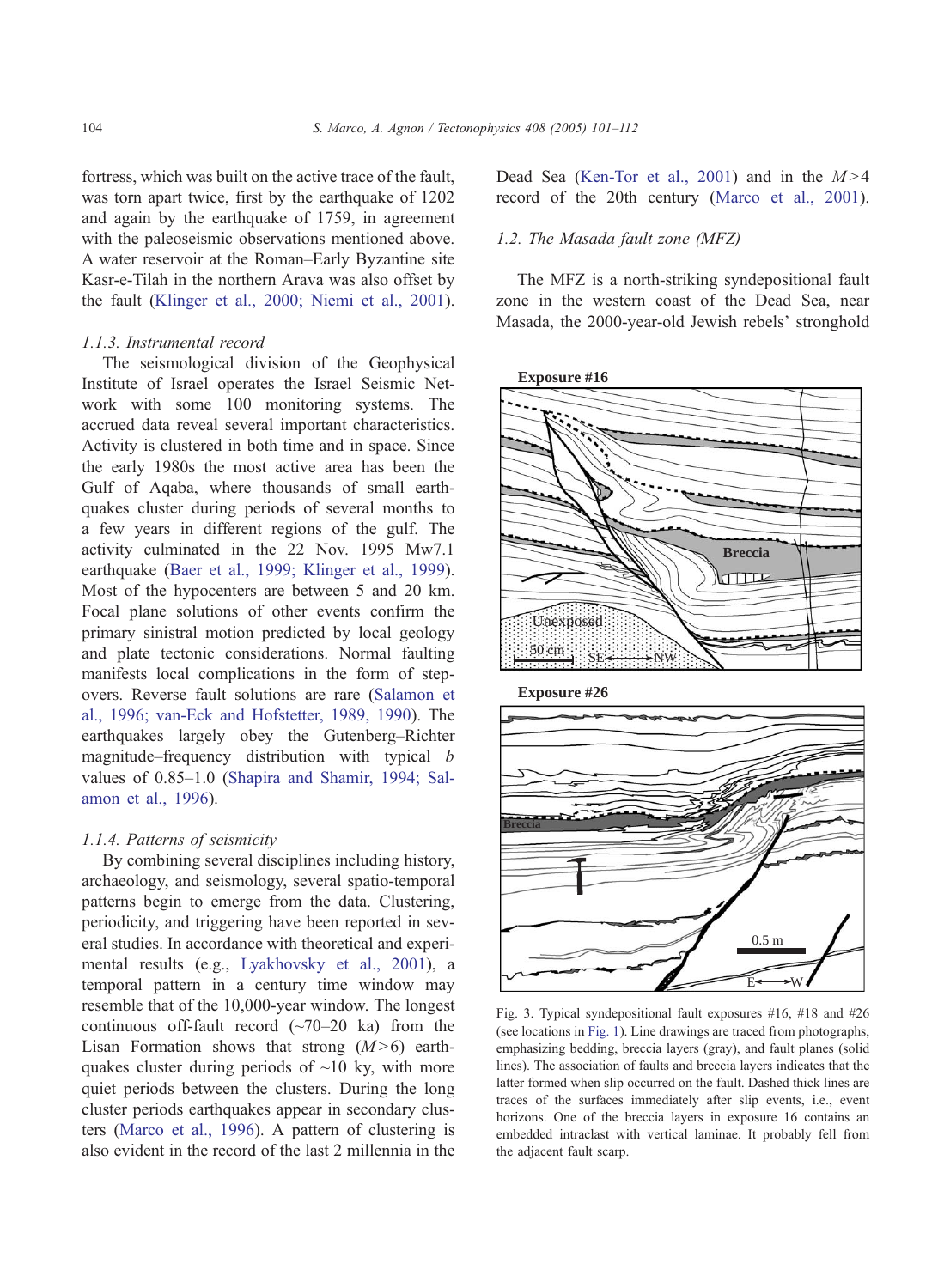<span id="page-4-0"></span>([Fig. 1\)](#page-1-0). The faults, which are exposed in the Lisan Formation, were mapped in a previous study ([Marco](#page-11-0) and Agnon, 1995). Most of the fault planes strike north, paralleling the main graben faults and morphological trends. The offset layers are overlain by continuous horizontal layers, indicating that the faults are syndepositional. Fault planes dip between  $50^\circ$  and  $70^\circ$  eastward as well as westward, with normal displacements up to 2 m. The average strike is  $360 \pm 3.4^\circ$  (weighted by exposed length) with distribution pattern resembling the active graben faults. Gouges, consisting of fine aragonite and det-



Fig. 4. A model of subaqueous faulting that explains the observed faults [\(Fig. 3\)](#page-3-0). (A) Horizontal laminated sediment at the bottom of the lake. (B) Faulting forms a scarp (solid line) and the shaking triggers the formation of a breccia layer composed of a mixture of laminated fragments at the top of the sediment. The breccia layer is thicker in the hanging wall. Reclining folds in the hanging wall form coseismically when uppermost poorly consolidated layers slump down the fault scarp. (C) A second slip event.

ritus breccia, calcite and some gypsum, are limited to narrow zones, commonly about 1 cm but in places up to 10 cm. Reclining folds in the hanging walls commonly accompany the faults ([Fig. 3\)](#page-3-0). These folds recline away from the fault planes, with horizontal axes paralleling the fault planes. Special type of layers that exhibit unusual thickness, structure, and fabric are associated with the faults in the Masada area. They are composed of massive mixtures of fine-grained matrix and tabular laminated fragments, therefore they are called 'breccia layers' ([Fig. 2\)](#page-2-0). Graded bedding is common where fragmentsupported texture shows a gradual upward transition to a matrix-supported texture. Fragments are several millimeters to centimeters long. No imbrication, lateral grading, or other horizontal transport indicators were found. The folds are interpreted to have been formed at the top of the sediment when a fault ruptured the consolidated sediment while the footwall sediment slumped over the fault scarp and was folded. Subsequent sedimentation was followed by another fault slip that cut the fold limb (Fig. 4). Field relations show that every slip event of the faults formed a breccia layer, possibly with local slumping and folding on the fault scarp. The widespread distribution of the breccia layers also far away from the fault planes indicate that the trigger to their formation is the shaking caused by  $M > 5.5$  earthquakes (a minimum for surface rupture) in the Dead Sea area ([Marco and Agnon, 1995; Migowski et al., 2004\)](#page-11-0).

#### 2. Reconstructing slip history

We describe two detailed columnar sections on each side of several of the well-exposed N-striking normal faults in the Masada fault zone. Variations in color, aragonite/detritus proportion, and breccia layers are defined as lithostratigraphic units and used for correlation. We estimate the uncertainties in thickness of individual layers to be less than 2 cm, mainly due to lateral variation. Uncertainty in elevation may accumulate to about 5 cm.

In the example of the sections of a fault exposure ([Fig. 5\)](#page-5-0) we see two parts: in the lower section, up to 425 cm the stratigraphy on both sides is identical with units lying at precisely the same elevations relatively to the basal datum. The datum itself is offset 180 cm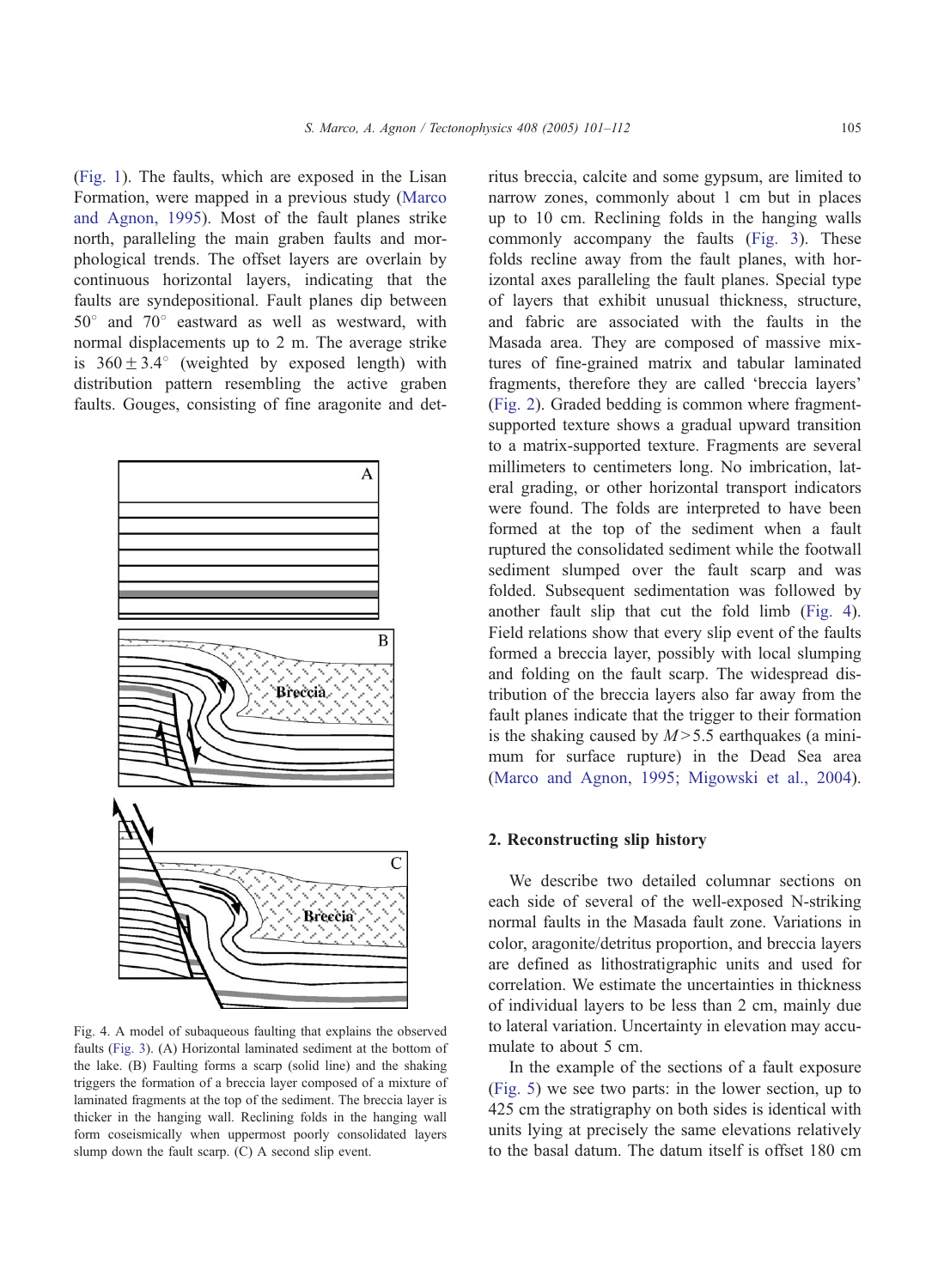<span id="page-5-0"></span>by a normal fault, west side down. Above 425 cm the same lithological units are found on both sides but they are often thicker in the downthrown block. We

interpret the thickness variation as indicator for a fault scarp at the time of their deposition. According to our model ([Fig. 4B](#page-4-0)) each slip event of the fault is recog-

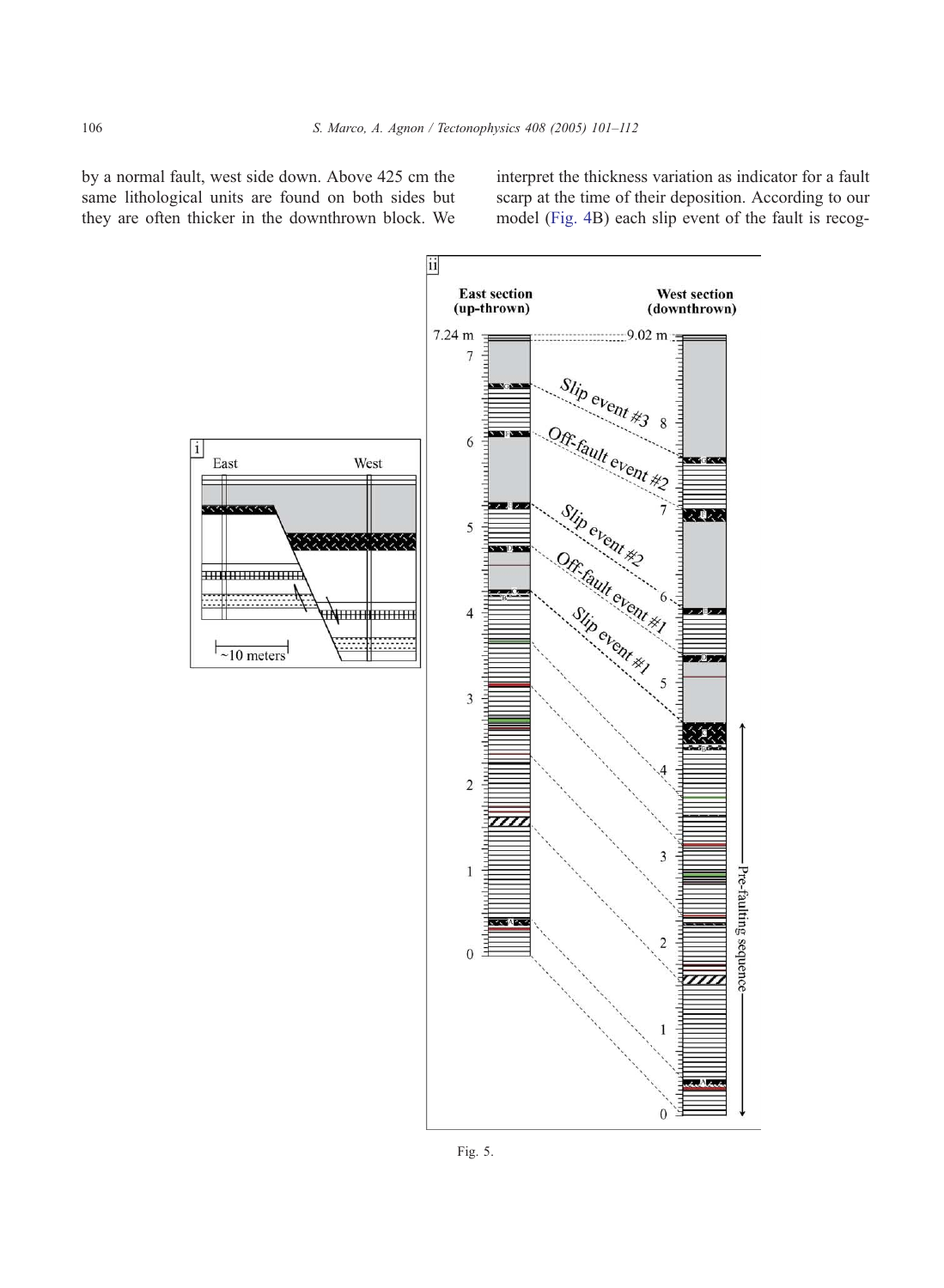

Fig. 5 (continued).

nized as a sequence comprising of a breccia layer at the bottom and undisturbed layers above it, which are thicker in the downthrown side. The event horizons are the tops of the breccia layers. The stratigraphy near the fault ([Fig. 5\)](#page-5-0) shows that the first slip event occurred after the deposition of at least 425-cm-section. This translates into 4600 years with no slip, assuming a mean deposition rate of 0.9 mm/year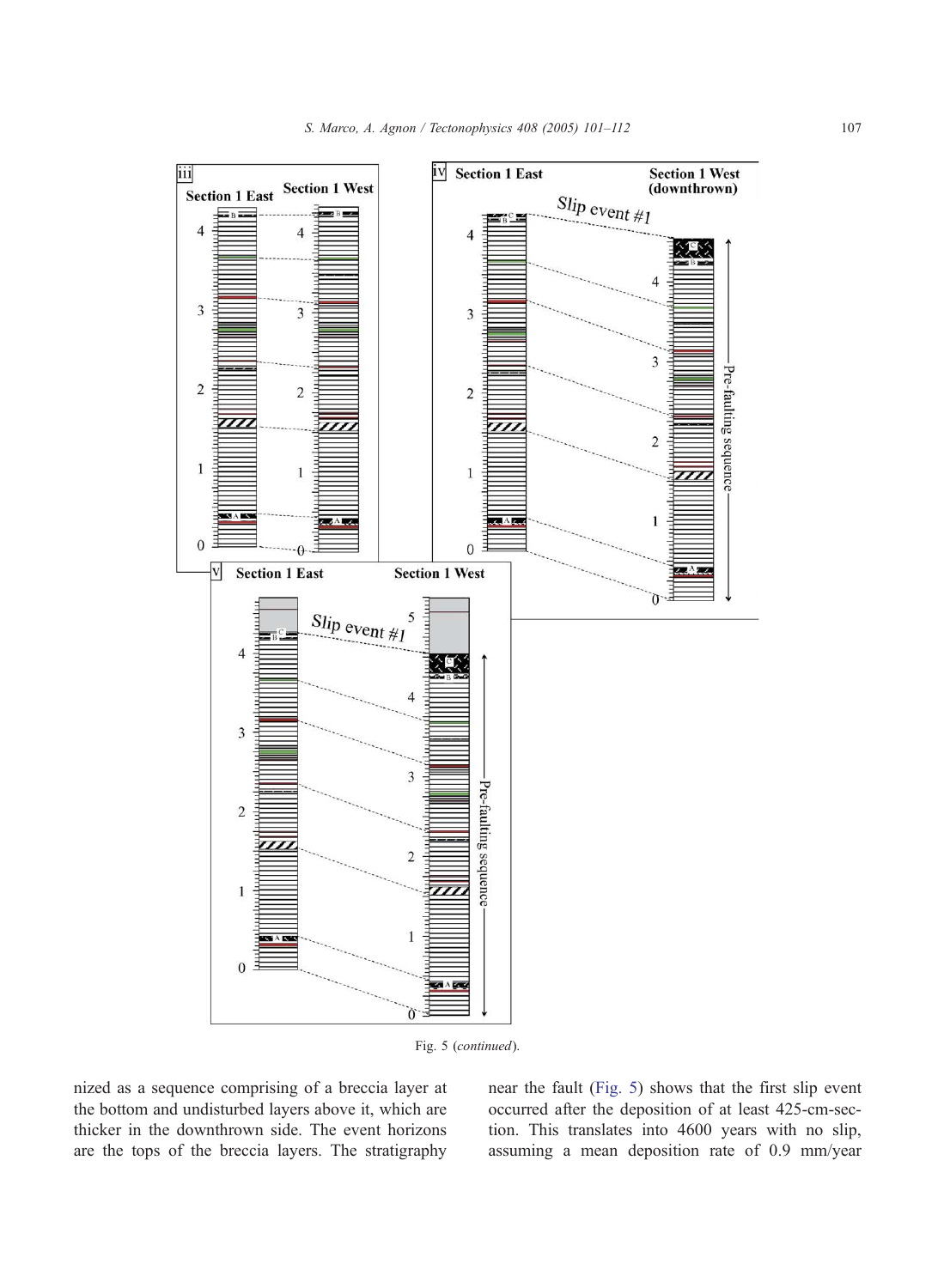

Fig. 5 (continued).

([Schramm et al., 2000\)](#page-11-0). Subsequently, three slip events occurred within 2.4 m in the footwall or 3 m in the hanging wall, i.e., about 3000 years. Three breccia layers that are not associated with slip on this fault are also present in this part of the section. They were formed when other faults slipped. The remaining Lisan section of over 7-m above the 15 ka top of the fault, is not faulted at all, indicating altogether about 23 ky of inactivity, until the Present. Hence, the three slip events exhibit a cluster of earthquake activity, preceded and followed by quiet periods. This behavior is typical to all the faults in the MFZ. The activity of the individual faults add up to form a 10 ky long cluster of earthquakes that is apparent in the record of the breccia layers throughout the whole section ([Fig. 6\)](#page-9-0). None of the faults of the MFZ offset the 15 ky old top of the Lisan Formation. At present the active strand is some 3 km to the east, where a sharp break is noticed in the bathymetry of the Dead Sea ([Neev and Hall, 1979\)](#page-11-0), hence either the faulting activity shifted basinward or both fault zones have been active simultaneously.

#### 3. Discussion

Temporal and spatial clustering of earthquakes can be observed in various environments, magnitude ranges, and time intervals. These include fracturing experiments, microseismicity and large earthquakes.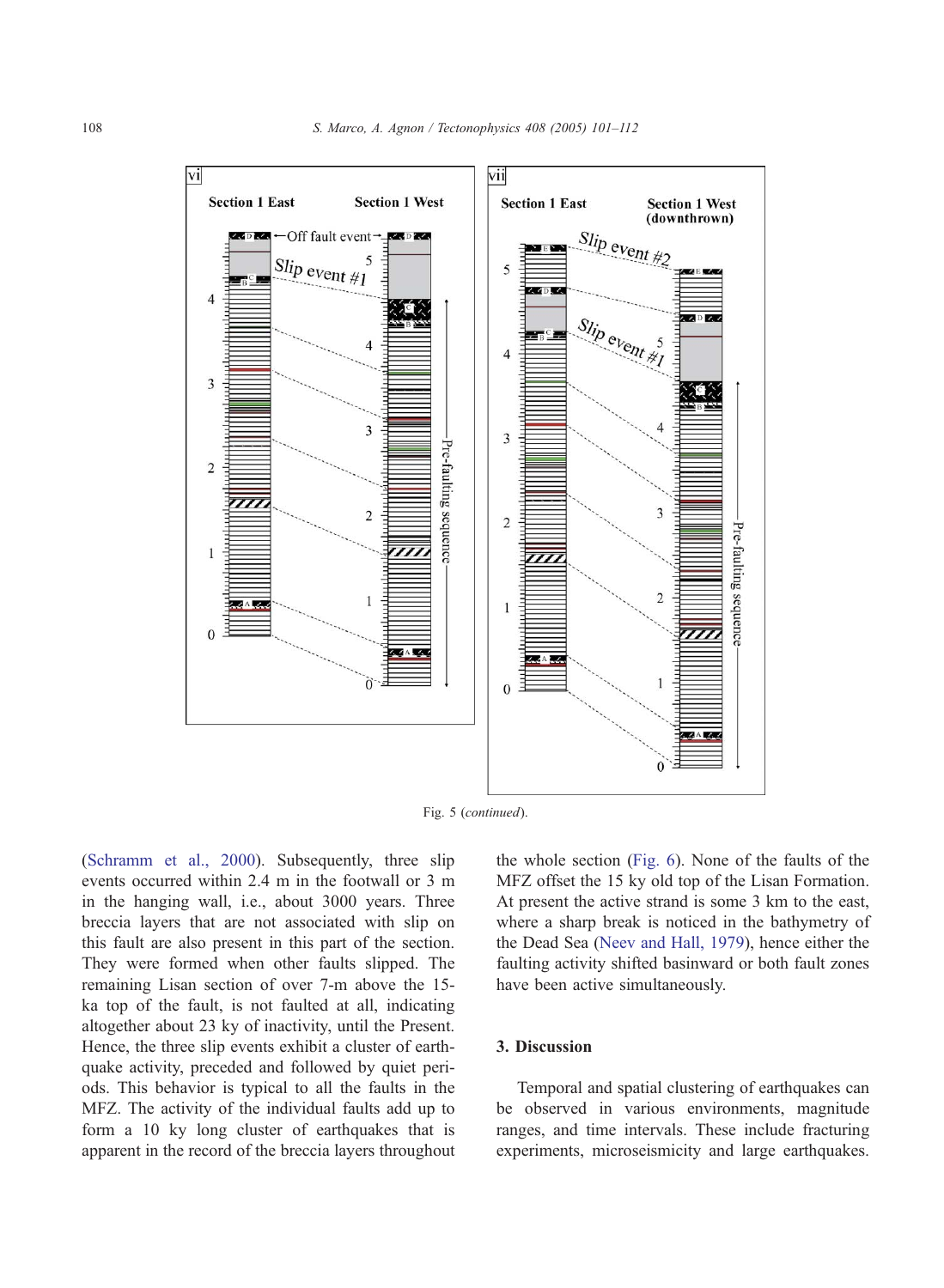

Fig. 5. Columnar sections on two sides of a syndepositional fault and step-by-step reconstruction of the sequence. (i) A schematic location diagram. The sections are about 20 m apart. (ii) Details of the observed sections on two sides of fault exposure number 1 (see location in [Fig. 1\)](#page-1-0). Breccia layers are named A–G (patterned-black). Datum is an arbitrary level at the base of the exposure. (iii) The lower 425 cm in the section were deposited at the bottom of Lake Lisan before the faulting began. Two earthquakes triggered the formation of breccia layer A at 40 cm and breccia layer B at 420 cm. We do not know which fault slipped concurrently with these earthquakes. (iv) When the top of the sediment was at 430 cm the first fault slip occurred. It reached the surface forming a scarp between the sections. Breccia layer C was deposited on both sides of the fresh scarp (see model in [Fig. 4\)](#page-4-0). Some downslope transport of material resulted with locally larger thickness of the breccia layer, up to 25 cm, in the downthrown block. (v) Sedimentation continued with a thicker section accumulating on the downthrown block until the scarp became buried (grey zones). (vi) Breccia layer D that has a constant thickness laterally is overlain by the same thickness on both sides of the fault up to breccia layer E. D is therefore interpreted as a result of an earthquake that was associated by slip on another fault. (vii) Breccia layer E, like breccia layer C, is overlain by a thicker sequence in the downthrown block, indicating a second slip on the fault. (viii) Breccia layer F is interpreted as an off-fault event because it is overlain by the same thickness up to the next breccia layer (denoted G on part i of the figure). This is the third and last slip event on this fault. The fault plane is not recognized above this level and the subsequent layers are continuous across it.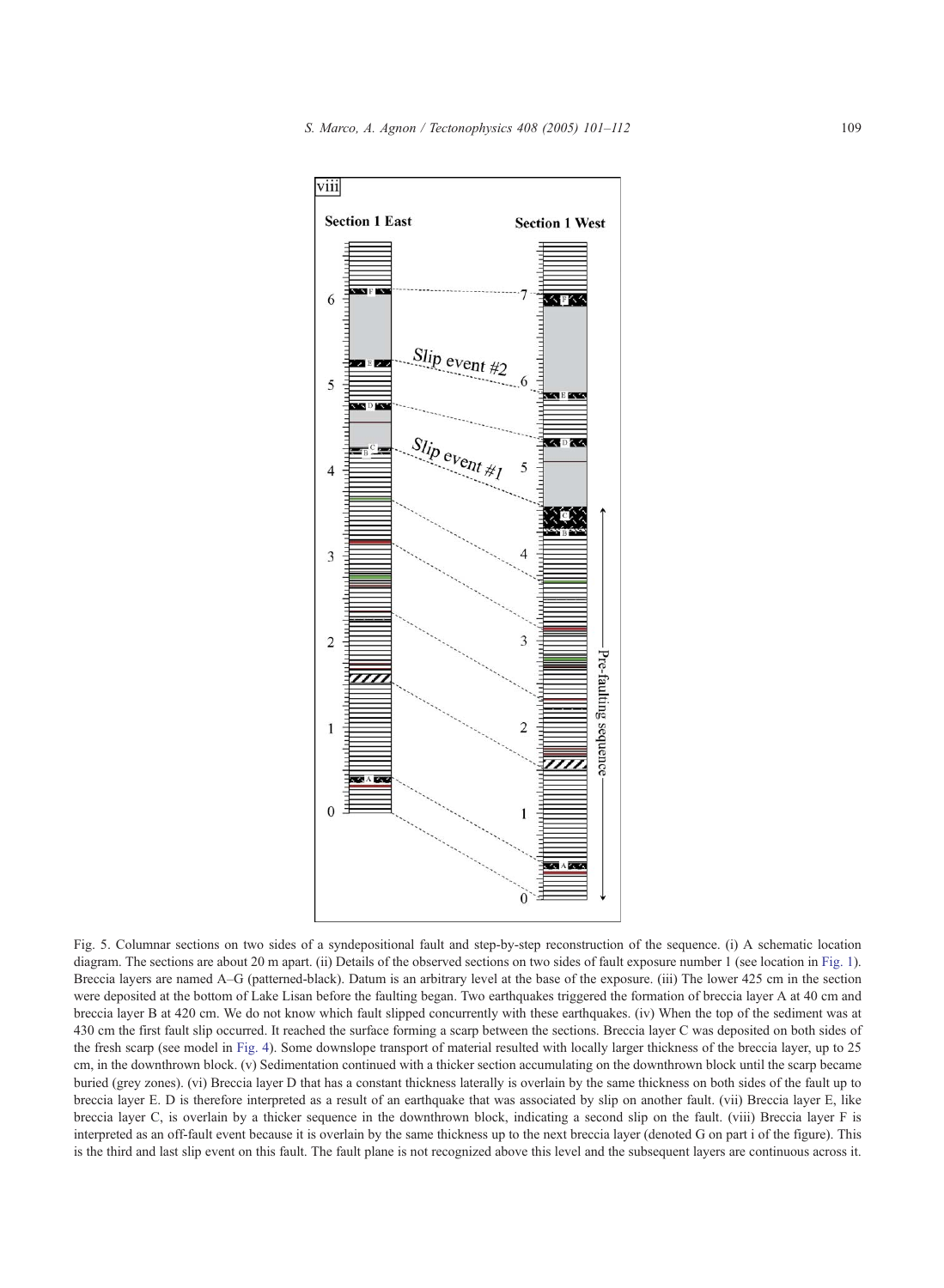<span id="page-9-0"></span>

Fig. 6. The distribution of breccia layers along 28 m section of the Lisan Formation near Masada correlates with the three breccia layers that were formed during the slip events on fault #1 ([Fig. 5\)](#page-5-0).

Most of the data come from short-term records,  $\leq 10$ ky. Long-term paleoseismic records are very rare and somewhat vague, but they also indicate that earthquakes appear in clusters. For example [Clifton](#page-10-0) (1968) and [Dorsey et al. \(1997\)](#page-10-0) describe sedimentary cycles suggestive of "tectonic events" with a periodicity of tens of thousands of years, possibly related to movements on faults. Clustering is also predicted by several theoretical models ([Ben-Zion and Rice, 1995;](#page-10-0) Dietrich, 1994; Lyakhovsky et al., 2001). Temporal clustering has profound effects on the viability of earthquake prediction.

Our results show a 3-ky-long cluster of up to five slip events on individual faults. These events are a part of a 10-ky-long cluster that was recorded off-fault ([Marco et al., 1996\)](#page-11-0). The clusters of the individual faults in the fault zone thus coalesced into a larger cluster (Fig. 6).

Several possible processes that can cause temporal clustering have been proposed.

Crack fusion: [Newman and Knopoff \(1983\)](#page-11-0) proposed a model in which the fusion of small cracks into large ones, combined with tectonic stress release and time delays, produces repetitive clusters. The model envisions the continuous formation of a small crack population at the plate boundary due to plate driving forces. The protracted fusion of cracks results with time delay between the productions of distributed small cracks (inter-cluster periods) and the largescale fault rupture, possibly a cluster of earthquakes.

[Lyakhovsky et al. \(2001\)](#page-11-0) have used a distributed damage model to simulate seismicity and fault evolution. They find that recurrence may show either quasi periodicity or clustering, depending on the rate of crack healing relative to the rate of loading.

Cyclic pore pressure: A model of episodic pore pressure buildup and release ([Nur and Walder, 1992\)](#page-11-0) suggests a cycle duration on the order of  $10^3 - 10^5$ years. Pressure buildup followed by hydrofracturing may cause protracted stress release in the form of a cluster of earthquakes.

Episodic action of plate-driving forces: A possible mechanism of generating clusters may relate to ridgepush cycles of magma generation, injection, and reservoir replenishment.

In the southern half of the San Andreas system, migration of historical earthquakes was explained to result from creep waves induced by episodic magma injections at the East Pacific rise ([King, 1987; Savage,](#page-10-0) 1971). Likewise, processes in converging plate boundaries can give rise to pulses that would be expressed in the conjugate transforms.

Alternating periods of activity between the two boundaries of the Arabian plate is observed in the historical catalogues on a century time scale. [Ambra](#page-10-0)seys (1978) noted that the seismicity alternates between the North Anatolian Fault Zone and the East Anatolian Fault Zone, and that the seismic activity along the latter alternates with the DST but with longer periods of overlapping. We believe that this might be a mechanically efficient way of plate translation on longer time scales as well. During each period in the cycle a different transform is active while the other one stores the elastic energy.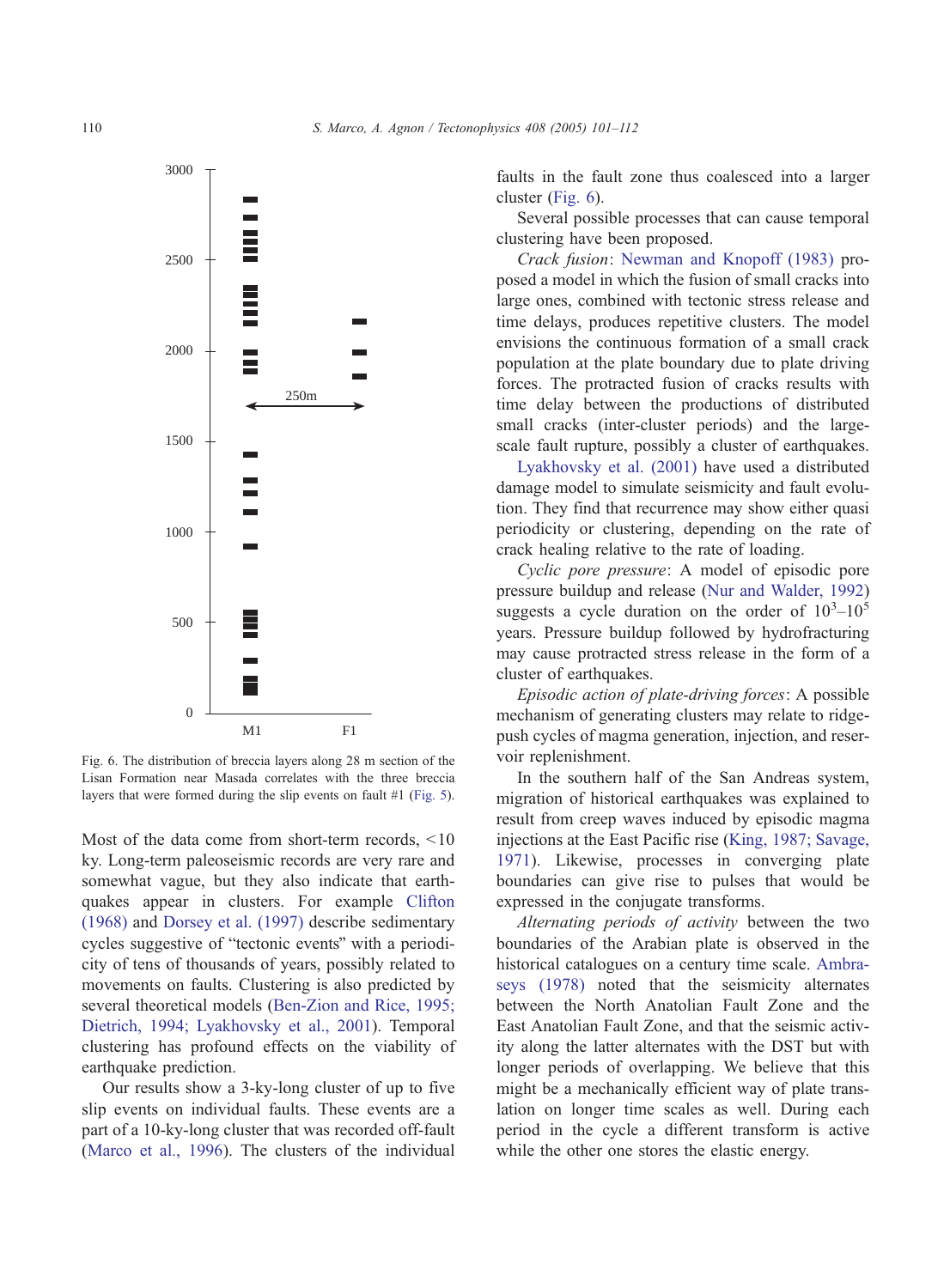### <span id="page-10-0"></span>4. Conclusions

Our study of individual faults within the Masada Fault Zone shows that each fault was active during a few thousands of years in which 3–5 slip events occurred on the same fault plane.

Unfaulted 20–25 ka layers of lacustrine sediments overlie the entire fault zone, indicating that it has become inactive. The active trace of the transform is at least some 3 km further east, where a sharp break in the slope of the Dead Sea margin is evident in bathymetric maps (Garfunkel et al., 1981; Neev and Hall, 1979).

The studied normal faults are secondary to the major sinistral Dead Sea Fault, but judged by the associated surface slip, they were able to generate M5.5–6 earthquakes.

While active, the fault zone showed clustered activity. This is evident in the distribution of seismite layers throughout the entire Lisan section which shows clustering during periods of  $\sim$ 10 ky separated by relatively quiescent periods of comparable duration ([Marco et al., 1996\)](#page-11-0). A few possible mechanisms that cause clustered activity are mentioned here but the present level of knowledge is insufficient for telling which (if any) acts in the DST.

#### Acknowledgments

We thank Revital Ken-Tor for her assistance in fieldwork. Constructive reviews by Anna Maria Blumetti, an anonymous referee, and the co-editors Franck Audemard and Alessandro Michetti significantly improved the manuscript. The study was funded by the Israel Science Foundation Grant 694/95 to A. Agnon and the Binational U.S–Israel Science Foundation Grant 97-286 to S. Marco.

#### References

- Ambraseys, N.N., 1978. Studies in historical seismicity and tectonics. In: Brice, W.C. (Ed.), The Environmental History of the Near and Middle East Since the Last Ice Age. Academic Press, London, pp. 185-210.
- Amiran, D.H.K., Arieh, E., Turcotte, T., 1994. Earthquakes in Israel and adjacent areas: macroseismic observations since 100 B.C.E. Isr. Explor. J. 44, 260 – 305.
- Amit, R., Zilberman, E., Porat, N., Enzel, Y., 1999. Relief inversion in the Avrona Playa as evidence of large-magnitude historical earthquakes, southern Arava Valley, Dead Sea Rift. Quat. Res. 52 (1), 76 – 91.
- Amit, R., Zilberman, E., Enzel, Y., Porat, N., 2002. Paleoseismic evidence for time dependency of seismic response on a fault system in the southern Arava valley, Dead Sea rift, Israel. Geol. Soc. Amer. Bull. 114, 192-206.
- Baer, G., Sandwell, D., Williams, S., Bock, Y., Shamir, G., 1999. Coseismic deformation associated with the November 1995, Mw = 7.1 Nuweiba earthquake, Gulf of Elat (Aqaba), detected by synthetic aperture radar interferometry. J. Geophys. Res. 104 (B11), 25221 – 25232.
- Ben-Zion, Y., Rice, J.R., 1995. Slip patterns and earthquake populations along different classes of faults in elastic solids. J. Geophys. Res. 100, 12959 – 12983.
- Clifton, E.H., 1968. Possible influence of the San Andreas fault on middle and probable late Miocene sedimentation, southern Caliente Range. In: Dickinson, W.R., Grantz, A. (Eds.), Conference on Geologic Problems of the San Andreas Fault System. Stanford University Publications in the Geological Sciences, pp. 183-190.
- Dietrich, J., 1994. A constitutive law for rate of earthquake production and its application to earthquake clustering. J. Geophys. Res. 99, 2601-2618.
- Dorsey, R.J., Umhoefer, P.J., Falk, P.D., 1997. Earthquake clustering inferred from Pliocene Gilbert-type fan deltas in the Loreto basin, Baja California Sur, Mexico. Geology 25, 679 – 682.
- Ellenblum, R., Marco, S., Agnon, A., Rockwell, T., Boas, A., 1998. Crusader castle torn apart by earthquake at dawn, 20 May 1202. Geology 26 (4), 303 – 306.
- Enzel, Y., Kadan, G., Eyal, Y., 2000. Holocene earthquakes inferred from a fan-delta sequence in the Dead Sea graben. Quat. Res. 53  $(1), 34 - 48.$
- Freund, R., Zak, I., Garfunkel, Z., 1968. Age and rate of the sinistral movement along the Dead Sea Rift. Nature 220, 253 – 255.
- Garfunkel, Z., 1981. Internal structure of the Dead Sea leaky transform (rift) in relation to plate kinematics. Tectonophysics 80,  $81 - 108.$
- Garfunkel, Z., Zak, I., Freund, R., 1981. Active faulting in the Dead Sea rift. Tectonophysics 80, 1-26.
- Gerson, R., Grossman, S., Amit, R., Greenbaum, N., 1993. Indicators of faulting events and periods of quiescence in desert alluvial fans. Earth Surf. Processes Landf. 18, 181 – 202.
- Hall, J.K., 1994. Digital shaded-relief map of Israel and environs 1:500,000. Isr. Geol. Surv.
- Ken-Tor, R., Agnon, A., Enzel, Y., Marco, S., Negendank, J.F.W., Stein, M., 2001. High-resolution geological record of historic earthquakes in the Dead Sea Basin. J. Geophys. Res. 106 (B2), 2221 – 2234.
- King, C.Y., 1987. Migration of historical earthquakes in California. EOS Trans. 68, 1369.
- Klinger, Y., Rivera, L., Haessler, H., Maurin, J.C., 1999. Active faulting in the Gulf of Aqaba: new knowledge from the Mw7.3 earthquake of 22 November 1995. Bull. Seismol. Soc. Am. 89  $(4)$ ,  $1025 - 1036$ .